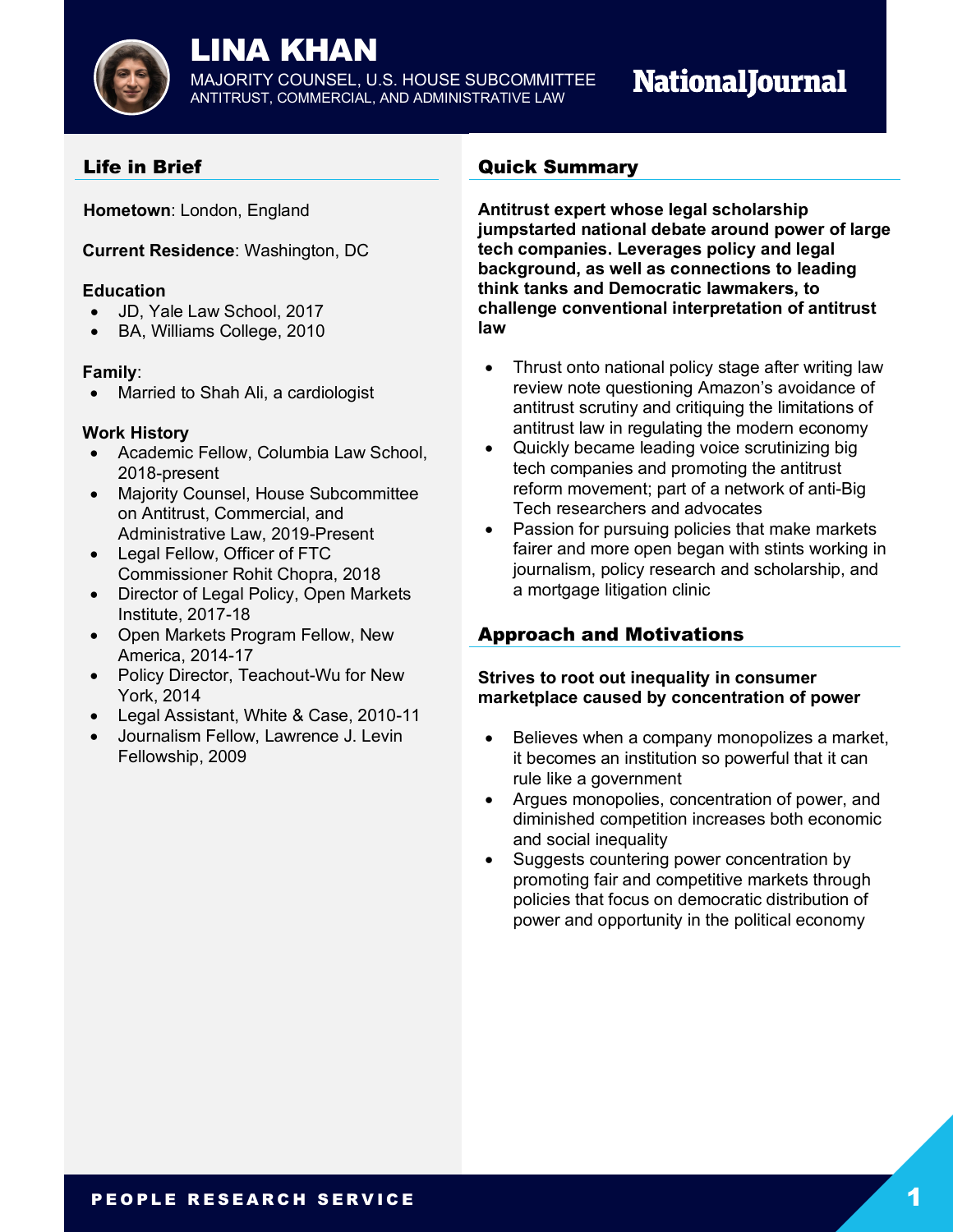# Policy Positions and Areas of Focus

**Leading voice in national discussion about ecommerce antitrust action and breaking up tech companies**

## **Antitrust Law Reform –** *Cited Amazon to illustrate weakness of current laws*

- Believes current antitrust law is unequipped to protect competition in the modern economy, specifically because it examines antitrust through a consumer price perspective
- Criticizes Amazon's e-commerce dominance; argues its anticompetitive behavior, like setting prices at such low levels that competitors are forced to leave market, skirt antitrust scrutiny
- Broadly views companies like Amazon as enabling inequality by pushing smaller businesses out of the market

## **Breaking Up Large Tech Companies –** *One of the original proponents*

- Cites government using its power to break up railroad, oil, and telephone monopolies as precedent for doing the same to companies like Amazon and Facebook
- Cites Facebook's acquisition of Instagram and WhatsApp as an example of lessened competition in privacy and believes breaking up tech companies would lead to more competition strengthening privacy

#### **Reforming the Federal Trade Commission (FTC) –** *Believes agency is ill-equipped to regulate in modern economy*

- Views FTC's current approach to competition policy as advancing goal of economic efficiency rather than policing consolidation
- Argues FTC should block anti-competitive mergers outright rather than regulating conduct or requiring merged companies to divest part of their business
- Thinks FTC should address threat of concentrated control over data by companies like Amazon and Google, which she believes forces out competition and prevents smaller entrepreneurs from entering e-commerce marketplace

#### **Opposes Corporate Consolidation –** *Draws corollary between consolidation and inequality*

• Uses chicken farmers as example of how corporate consolidation is harmful; points to consolidation reducing number of processing companies where farmers can sell, limiting their bargaining power

# Core Communities

**Close with economic policy professionals, legal scholars, and Democratic politicians**

#### **Open Markets Institute –** *Where she first discovered interest in antitrust*

- Credits interest in antitrust as being prompted by OMI Director Barry Lynn
- Has co-written articles with OMI Legal Director Sandeep Vaheesan
- Worked alongside Policy Director Phil Longman, who she worked with on articles about consolidation
- Has co-written articles with Zephyr Teachout; served as her Policy Advisor in 2014 New York gubernatorial campaign

## **Antitrust Scholars –** *Often collaborates with legal scholars with similar views*

- Works closely with colleague Tim Wu on antitrust scholarship, who has referred to the duo as the Wu-Khan Clan
- Co-authoring academic article with Columbia Law Professor David E. Pozen on information fiduciaries

## **Democratic politicians –** *Innovative antitrust ideas have captured the attention of lawmakers*

- Rep. David Cicilline (D-RI), Chair of the House Subcommittee on Antitrust, hired her as Counsel to his subcommittee
- Worked with Sen. Elizabeth Warren (D-MA) on policy approaches regarding monopolies and breaking up tech companies
- Discussed threat tech giants pose to democracy with Sen. Bernie Sanders (I-VT) on his YouTube live show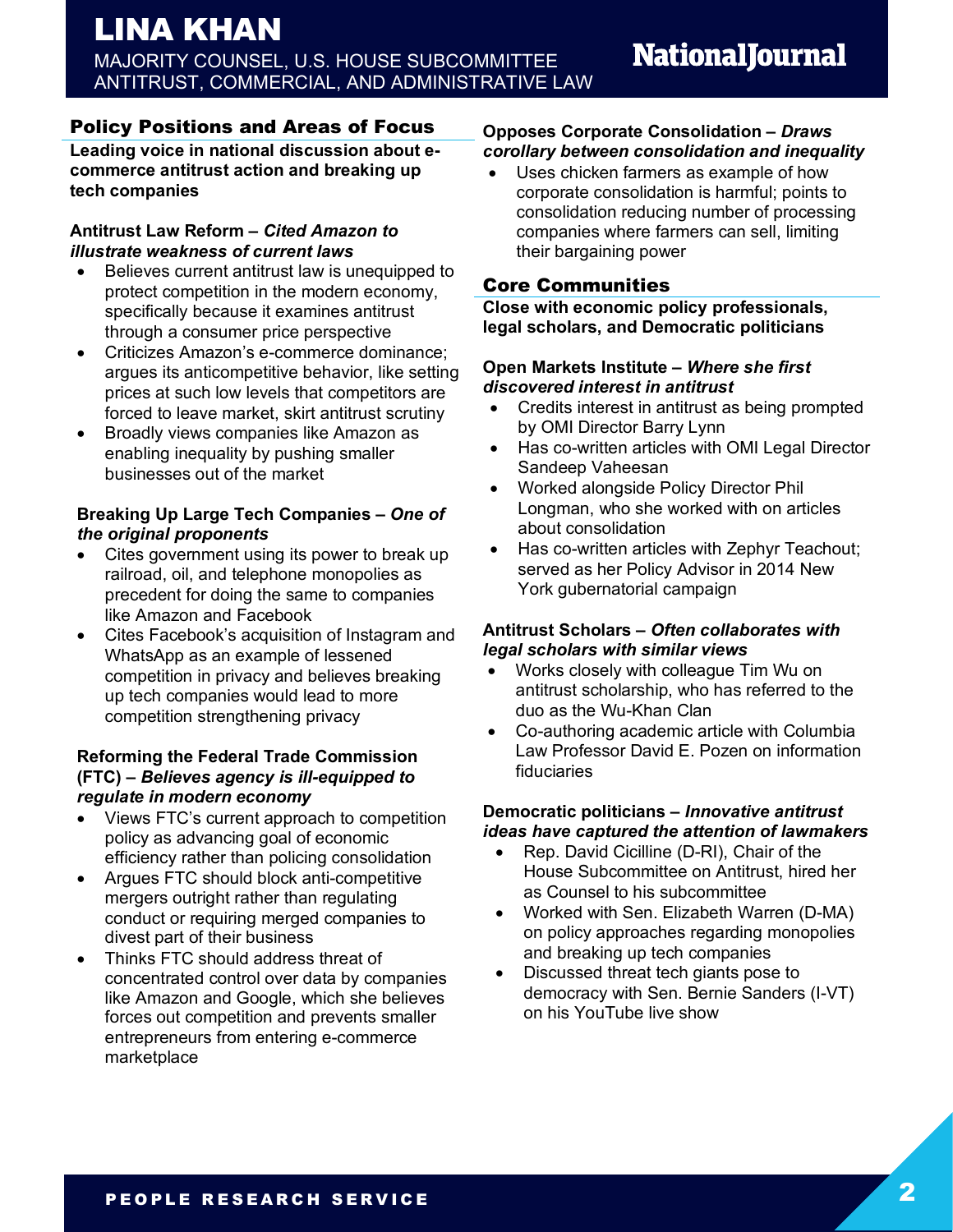# LINA KHAN MAJORITY COUNSEL, U.S. HOUSE SUBCOMMITTEE ANTITRUST, COMMERCIAL, AND ADMINISTRATIVE LAW

# Selected Publications

#### **Wrote several academic and opinion pieces on antitrust law and application to tech companies**

#### **Academic –** *Publishes in law journals*

- "The New Brandeis Movement: America's Antimonopoly Debate," *Journal of European Competition Law & Practice*, March 2018
- "Amazon's Antitrust Paradox," *Yale Law Journal*, January 2017
- "Market Power and Inequality: The Antitrust Counterrevolution and its Discontents," *Harvard Law & Policy Review*, April 2016
- "Market Structure and Political Law: A Taxonomy of Power," *Duke Journal of Constitutional Law & Public Policy*, 2014

#### **Editorial –** *Occasional media engagement*

- "The Supreme Court just quietly gutted" antitrust law," *Vox*, July 2018
- "Amazon Bites Off Even More Monopoly Power," *The New York Times,* June 2017
- "How Monsanto outfoxed the Obama Administration," *Salon*, March 2013

# Media Appearances

**Talks about antitrust law, specifically as applied to large tech companies like Amazon**

#### **Online –** *Talks about her views on reforming antitrust law*

- Yahoo News: Interviewed about breakthrough law journal article on Amazon and antitrust, October 2019
- Financial Times: Interviewed about Amazon and monopoly power, March 2019

#### **Podcast/Radio –** *Discusses antitrust in the context of tech companies*

- The Verge: Interviewed about the failings of current antitrust law framework and whether large tech companies should be broken up, February 2019
- NPR: Discussed current antitrust laws and big tech companies, February 2019

# Speaking Engagements

#### **Frequently speaks about challenging corporate power and reforms to antitrust and monopoly laws**

- Panelist discussing progressive views on antitrust hosted by the American Constitution Society, March 2018
- Speaker discussing regulation of information platforms at Georgetown Law's Institute for Technology Law & Policy, February 2018
- Panelist discussing enforcement challenges to U.S. monopolization law at the Capitol Forum, December 2017
- Moderated panel on challenging concentrated corporate power for the Rebellious Lawyering Conference at Yale Law School, February 2017
- Panelist on how the next presidential administration tackles corporate power at Netroots Nation, July 2016

# Financial Disclosures and Donations

**History of small dollar contributions to Democratic candidates**

#### *Federal – Range of presidential, Senate, and House candidates*

- \$70 Warren for President
- \$50 Beto for Texas
- \$50 Alexandria Ocasio-Cortez
- $$129 Zephyr$  Teachout for Congress
- \$67 Bernie 2016